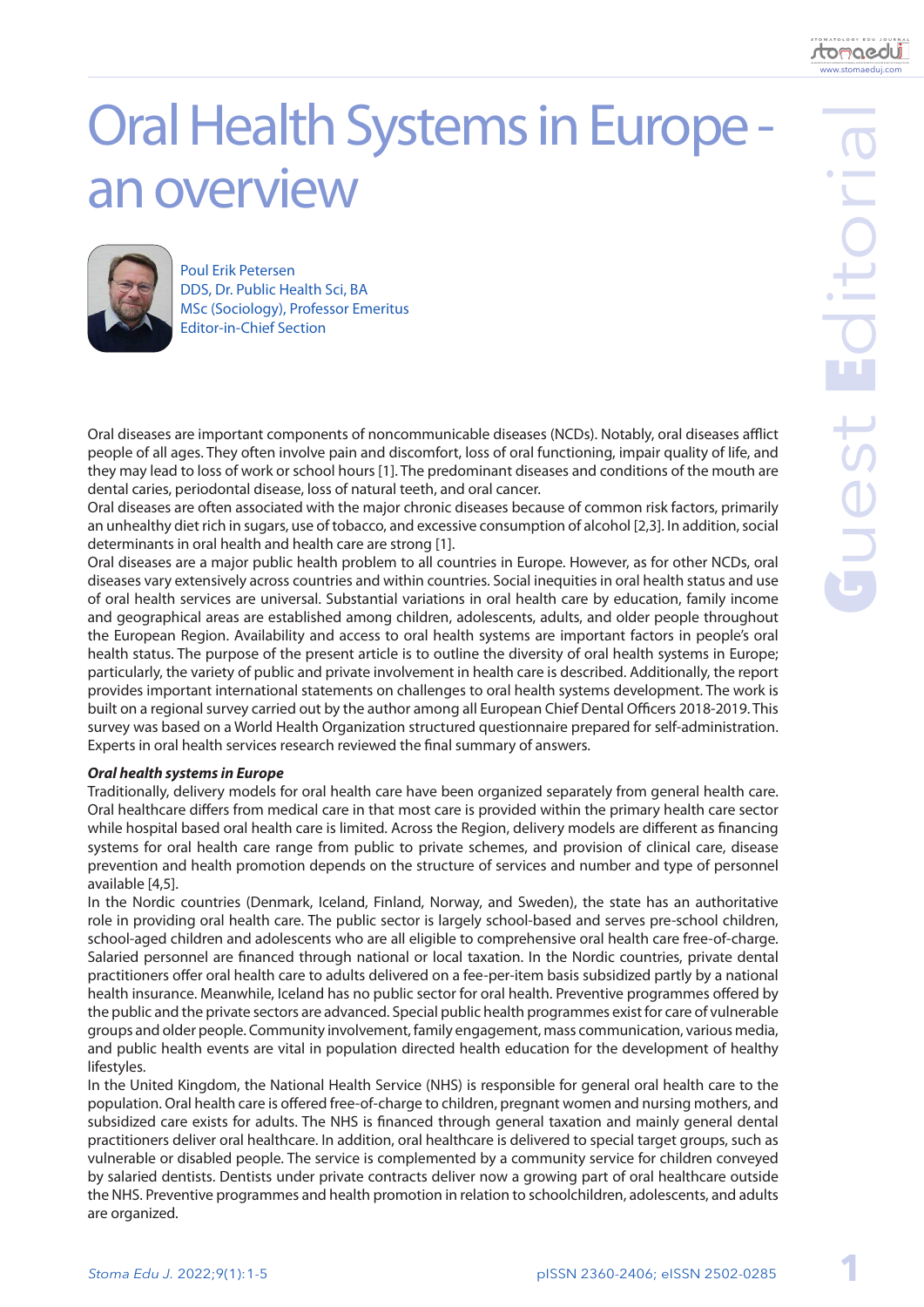Countries like Germany, France, the Netherlands, Belgium, Luxembourg, Austria and Switzerland provide oral healthcare from the long-established statutory sickness insurance systems offering reimbursement of patient costs. Employers and employees contribute financially to healthcare and the sickness funds negotiated about the level of fees with the dental associations. Services rely upon private dental practitioners, as a public sector with salaried dentists is negligible.

In Southern Europe, private dental practitioners provide oral healthcare on demand for children, adolescents and adults. The involvement of governmental resources or third party payment systems are only limited; insurance schemes exist though for distinct population groups. Public services may offer some treatment for children, primarily dental emergency care. Oral health services are predominantly treatment oriented and public health initiatives are limited.

The oral health systems of Eastern Europe and Central Asia have gone through a major transition from a state delivery service towards systems based on a mixture of state and private provision [5]. Public service for oral health provided by salaried dentists/ stomatologists is particularly available for child populations. Private services based on demand for care with private and/or public insurance are increasingly introduced for adult people. Throughout the years, the restorative care approach has been dominant among dental professionals of these countries though the philosophy of disease prevention and health promotion is now being adapted slowly. A number of Eastern European countries being new member states of the European Union are in process of establishing clinical preventive care, whereas the importance of population-based prevention and health promotion is less recognized, especially in the Commonwealth of Independent States (CIS).

# *Workforce for oral health*

Dentists provide clinical care in terms of dental health examinations, early detection of disease, prevention and restorative dental care, periodontal care, complex dental treatment involving fixed crowns, bridgework, dental implants, treatment with removable dentures, and minor oral surgery. In general, advanced oral surgery and orthodontic care are specialties. Throughout Europe, chairside assistants or dental nurses assist dentists in their clinical work while oral hygienists – when available – are involved with preventive care. Delivery of care depends on availability and type of oral health personnel. The density of practicing dentists in countries varies from 65.5 dentists per 100 000 population in the European Union to 34.8 dentists in the Commonwealth of Independent States, and to 21.1 dentists in the Central Asian Republics [6]. In the EU/EEA countries, the ratio of population to oral hygienist is low on average approximately 13,500:1; figures are not available from CIS and Central Asia.

# *Population coverage*

Unequal distribution of oral health professionals implies that access to primary oral health services is low in certain areas of Europe. Dental coverage to primary oral health care facilities varies by country from 18% to 99% in schoolchildren, 35% to 75% among adults, and from 20% to 90% in older people [7]. In parallel, significant differences within countries are reported for the proportion of people attending for immediate healthcare in case of problems with teeth or mouth, from 55.4% to 96.1%. The attendance rate for oral healthcare is high in many Western countries where a substantial number of people generally attain preventive and curative care [4]. The population coverage for preventive services is particularly high in the Nordic countries [8]. In contrast, substantial amounts of people remain uncovered by care in countries in Eastern Europe and Central Asia [5,7], primarily due to shortage of oral health personnel or important cost factors.

# *The economic burden*

Oral healthcare is costly as treatment in European countries overall involves out-of-pocket payments. The proportion of oral health expenditures ranges from 22% in the Netherlands to 98% in Spain [9]. Spending on oral health care may be catastrophic to households and is heavily concentrated among poor and disadvantaged population groups, including older people and those suffering from chronic disease. The experience of a heavy financial burden of oral healthcare often leads to a high level of unmet need for treatment [10].

# *Patient safety and quality of care*

Treatment is complex in patients with severe disease manifestations and management is becoming more challenging with the greater use of advanced technologies for dental care. The financial load to patients depends on the complexity of the treatment. Major harm to oral health is often due to the outcome from inappropriate diagnostic procedures, low quality of record keepings, and poor patient communication. Quality in dentistry is measured by considering consequences of clinical care and satisfaction by people with

**2**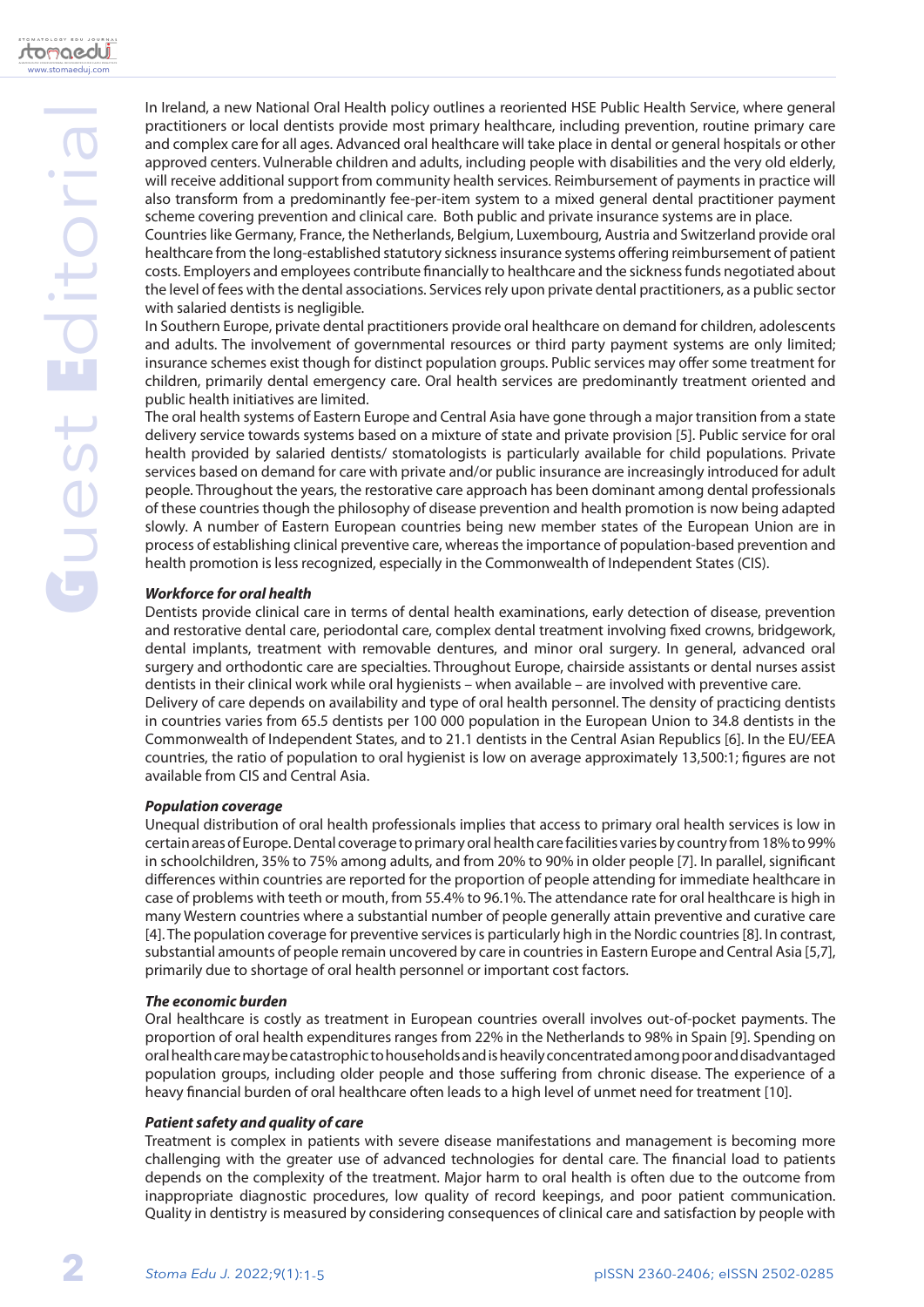www.stomaeduj.com

<u>tomaedui</u>

care received. The European Regional Organization of the World Dental Federation (ERO-FDI) has prepared a self-assessment tool for improvement of quality in dental practice and work for optimal outcome of the health care delivery system [11].

# *New technologies and the Minamata Treaty*

Across the world, dentists have used dental amalgam as a key restorative material to treat dental caries. Though effective for dental care, the work with dental amalgam may potentially release mercury into the external environment. Recently, the United Nations Environment Programme jointly with WHO [12] strengthened the efforts for protecting the environment from hazards. The so-called *Minamata Convention* emphasizes the need for phasing-down the use of dental amalgam through substitution of restorative materials with new or use of other dental supplies whenever possible. Across all countries, *Best Management Practices* of dentistry are crucial to manage potential hazards from clinical care and the use of dental amalgam. However, it is worth emphasizing that dental caries prevention is the best way to avoid the use of dental amalgam, and WHO has underlined clinical and public health strategies for such preventive work [1].

## *Public health action against risk factors*

Oral health should be an integral part of the national health systems within which oral health professionals may contribute to intervention against the risk factors of chronic diseases, particularly consumption of sugars, use of tobacco, and alcohol prevention.

An unhealthy diet and poor nutrition affect oral health during development and later during the life-course. The WHO Guideline on Sugars Intake for Adults and Children [13] includes a strong recommendation that the intake of free sugars be reduced in both children and adults. It is a strong recommendation that the intake of free sugars shall not exceed 10% of the total energy intake. To protect oral health throughout the life course, WHO also suggests a further reduction to below 5% of the total energy intake. WHO further suggests how oral health professionals jointly with national health authorities may contribute to reducing sugar consumption [14]. Tobacco is a major cause of periodontal disease, premature tooth loss, ulceration, and oral cancer. Oral health professionals play a special role in tobacco prevention [15]. Advantages of involving dentists in tobacco prevention are:

- they are knowledgeable about tobacco cessation;
- they may encourage patients to stop using tobacco;
- they play a professional role in early detection of tobacco-induced oral conditions;
- they can inform patients about the benefits of tobacco cessation, and
- they form an integral part of a national cancer prevention programmes.

## *Effective use of fluoride in Europe*

Dental caries is preventable through limiting the intake of sugars and effective use of fluoride. According to WHO, water, salt, milk, and toothpaste are important vehicles for the administration of fluoride [16]. The evidence on the use of fluoride for the prevention of dental caries is strong; importantly, the effective use of fluoride for prevention reduces inequities in dental caries. In Europe, the preventive effect of fluoridated water is shown in Ireland; the beneficial effect of fluoridated salt is confirmed in Switzerland, while the positive outcome of milk fluoridation is demonstrated in Bulgaria [16].

## *Continuous development of oral health systems*

Effective oral health systems shall match the population needs and ensure that all people requiring care are covered by essential and financially fair oral health care. Moreover, the number and work experiences of oral health personnel in countries should be adequate and enable establishing outreach care, oral disease prevention and health promotion. Southern Europe and countries in Eastern Europe and Central Asia should strengthen population reach and preventive dentistry; the introduction of oral hygienists may facilitate such progress. Moreover, community directed activities should be recognized, as they are successful in raising the awareness of oral health among people and the significance of personal care for avoiding diseases of the mouth and promoting healthy lifestyles.

## *Important target groups*

Oral health professionals give care to patients of all ages. Across Europe, children and adolescents, pregnant women, older people and vulnerable individuals are key target groups for oral health. In certain Western countries, community or school services offers dental care to children and adolescents. The Nordic countries have implemented advanced programmes encompassing systematic dental treatment, preventive dental care and promotion of healthy lifestyles in line with the WHO concept of Health Promoting Schools [17]. Thus, the national programmes are financed from public health resources and cover all children and adolescents. In countries in Southern Europe, school oral health programmes are rare and private dental practitioners then serve children and young people. Systematic schemes for oral health should be developed. In Eastern Europe, school dental services existed over decades but such programmes have closed down in some countries over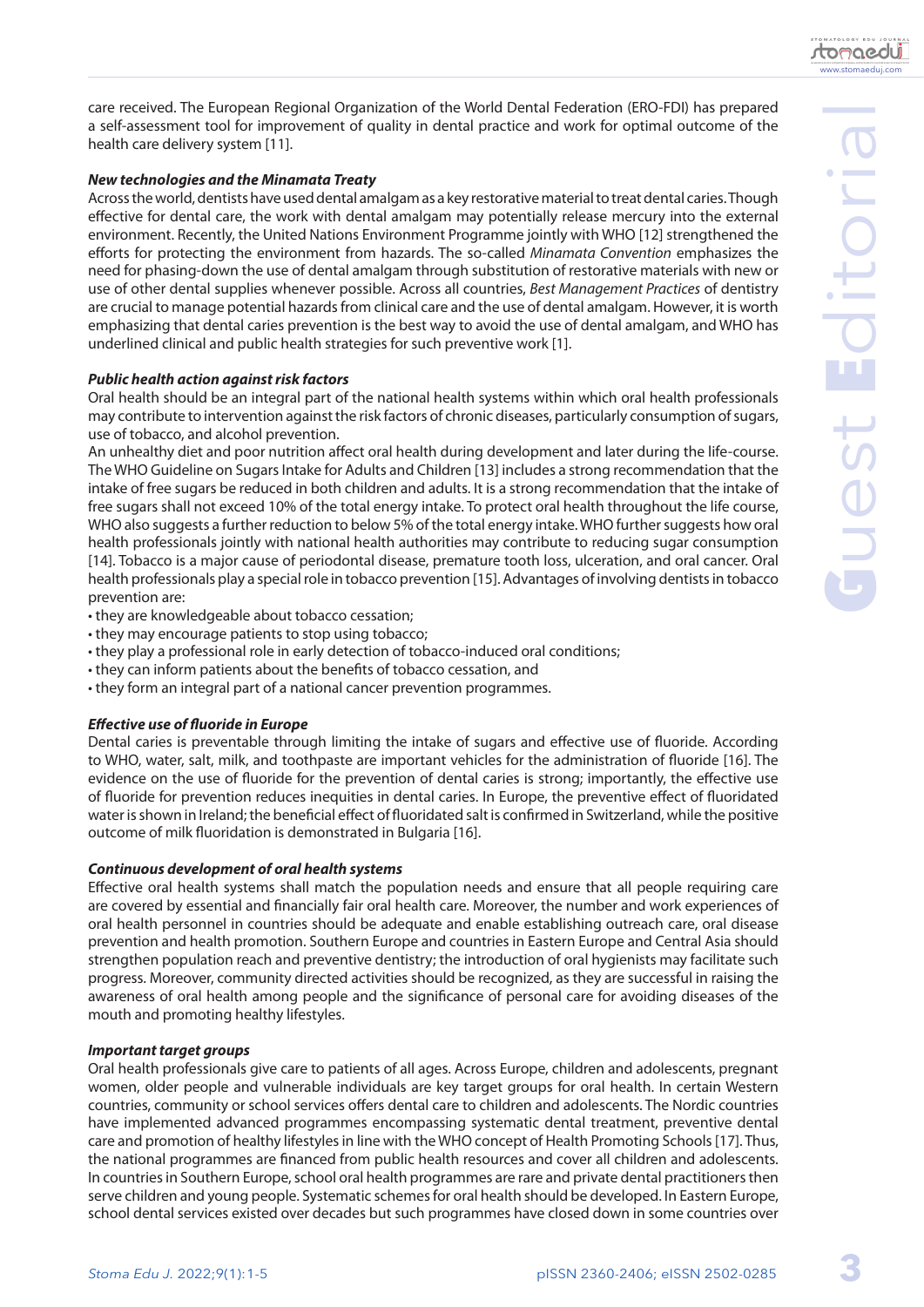

Evidence is readably available from European countries about the extraordinary high needs for oral health care of older people. Consequently, public health intervention for oral health of older or defenseless people should be established by building age-friendly and financially fair primary oral healthcare [18].

# *Surveillance*

Just a few European countries have introduced oral health surveillance systems for the assessment of the population oral health, evaluation and the appropriate adjustment of the national oral health systems. In particular, surveillance systems are required in Southern Europe and countries of Eastern Europe and Central Asia. Countries should build integrated oral health surveillance systems to examine at what level national and regional oral health targets are achieved. The case of Ireland illustrates recently the significance of surveillance data for reforming oral health systems. Comprehensive national and regional oral health data were used for a complete reformulation of health policies and revitalization of the national oral health system according to the primary health care model. WHO policies were instrumental in reorienting the system towards disease prevention and health promotion of all target groups. Importantly, WHO has designed assessment tools for the surveillance of key population groups [19].

## *International response for public health*

Recently, WHO as well as the United Nations have called upon national health authorities to improve their oral health systems. In 2021, the WHO World Health Assembly confirmed a Resolution (A74.5), which calls upon Member States to integrate oral health systems with general health systems and to deliver preventive services and health promotion. The WHO Regional Office for Europe has strengthened its work for prevention and control of noncommunicable diseases (NCDs) in Europe; the principles are described in the 2016 *"Action plan for the prevention and control of noncommunicable diseases in the WHO European Region"* [20]. The NCD action plan provides strategies for the incorporation of oral disease prevention and health promotion in national health programmes, which may guide countries in their work for better health [2,3]. Moreover, the strategic plan incorporates the concern for chronic disease risk factors and for breaking the inequalities in oral health across and within countries [10]. The 2019 United Nations policy statement (A74/L4) on Universal Health Coverage (UHC) emphasizes that countries improve the availability, access, affordability, quality and efficiency of health services. The political declaration on achieving UHC was confirmed by all Member States and the declaration applies to oral health systems.

## *Conclusions*

In conclusion, the prevalence of oral diseases continues to be high in Europe and they afflict people of all ages. The burden of disease is extraordinary among the underprivileged population groups and those who are uncovered by oral health care. Across Europe, it is vital to reduce the continuing financial burden of dental services. Oral diseases are avoidable. In Western European countries, the concept of prevention has gained firm attention and the load of disease is reduced markedly among children and adolescents over the past 20 years. In Central and Eastern Europe, restorative care or disease treatment remains the governing philosophy in oral health care and for these countries, further efforts should be made to introduce population-directed disease prevention. In all European countries, it is essential that national health authorities jointly with dental professionals would strengthen intervention against the risk factors such as consumption of sugars, tobacco, and harmful alcohol. The establishment of national surveillance schemes of the key WHO population groups is useful for measuring population progress in disease intervention and the accomplishment of targets for oral health.

Poul Erik Petersen Professor Emeritus, DDS, Dr. Public Health Sci, BA, MSc (Sociology) Department for Global Oral Health and Community Dentistry Centre for Health and Society, Institute for Odontology University of Copenhagen Copenhagen K, Denmark Editor-in-Chief Section

**4**